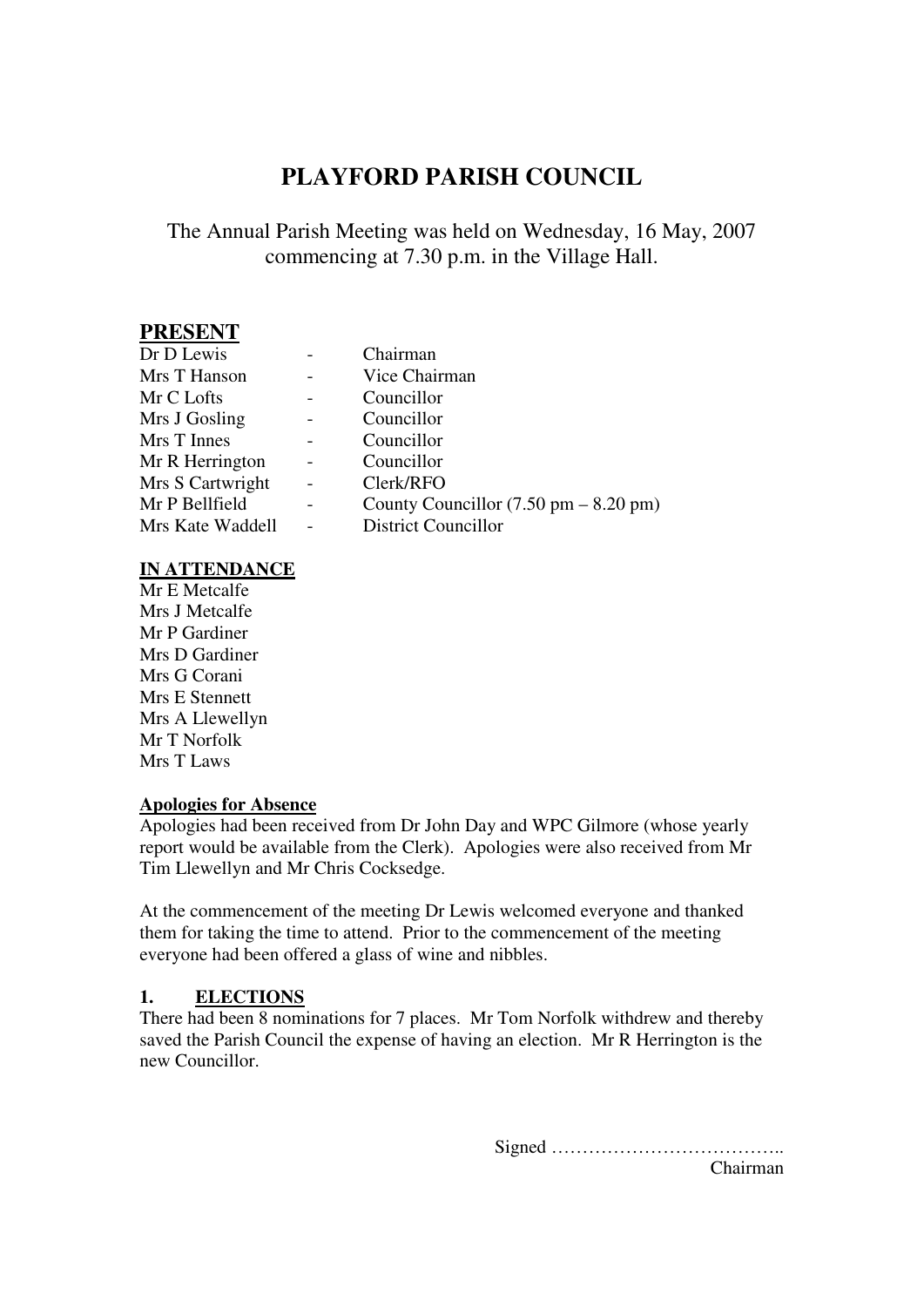### **2. MINUTES OF THE ANNUAL PARISH MEETING DATED 3rd MAY, 2006**

The Minutes of the Annual Parish Meeting held on Wednesday, 3rd May, 2006 were approved and signed. The Minutes had been circulated to all Councillors prior to the meeting.

# **3. CHAIRMAN'S REPORT**

Dr Lewis read out a report which he had prepared. It gave a brief resume of the matters that had been dealt with during the past year; namely – 1. Role of the Parish Council. 2. Council Matters. 3. Parish Website. 4. John Belstead Playing Field. 5. Speed Indicator Display. 6. Abolition of the Slave Trade and 7. Parish Plan. A typed copy of this report is available from the Clerk. All Councillors were given a copy for their records.

# **4. REPORT FROM COUNTY COUNCILLOR PETER BELLFIELD**

Mr Peter Bellfield read out a report which he had prepared. Once again the County Council reported the need to cut costs. Council tax was increased by 4 1/2 % and this was despite savings of £22 million on top of the £24 million saved in 2006/07. Also covered in his report was the school reorganisation which had seen the three tier system changed to two tier.

### **5. PARISH PLAN**

This was talked about in detail. Who was on the steering group; why it is necessary to go ahead with a Parish Plan; and when the next meeting is. The three parishioners put forward to form part of the Steering Group were Mr Tom Norfolk, Mrs Joan Metcalfe and Mrs Anne Seward. The two parish councillors who will be steering group reps are Dr John Day and Mrs Tracy Hanson. The "Substitutes" (to fill in when the named cannot go) are:- Mrs Tricia Laws and Mrs Eileen Stennett. The Parish Plan is to be documented and collated by the steering group however the Parish Council will be kept informed of how the Plan is progressing and feed back will be given at the PC meetings from the assigned Councillors.

### **6. OPEN FORUM**

The fact that the bottle bank never seemed to be emptied was commented on. Mr Peter Bellfield said that it was down to the individual to call the number on the label on the bottle bank and request a collection. Mrs June Gosling had taken it upon herself to contact the clerk who had in turn spoken to the County Council. It should be emptied within days. In future it was agreed that perhaps a bottle bank representative from the Parish Council was called for.

It has been pointed out that the waste bin on the triangle of grass next to the telephone and post box is an eye sore. Something should be done about getting a more attractive waste paper bin.

Signed ……………………………..

Chairman